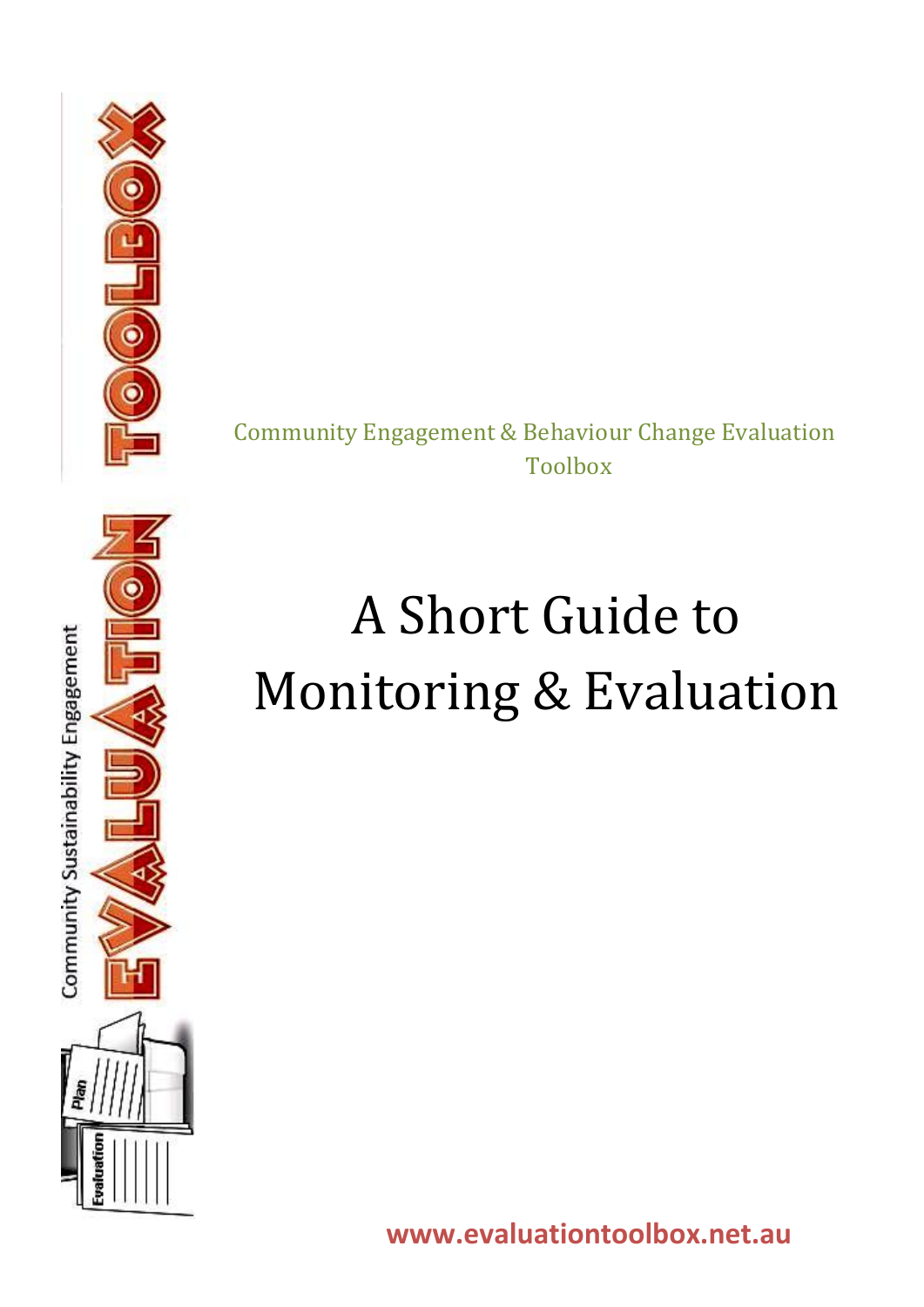#### *This short guide complements the information provided in the Community Engagement Evaluation Toolbox.*

#### 1st Edition January 2011

#### **Disclaimer**

The content of this publication is provided for educational purposes only. No claim is made as to the accuracy or authenticity of the content. The information in this publication is proved on the basis that all persons accessing it undertake responsibility for assessing the relevance and accuracy of its content. No responsibility is taken for any information or services which may appear on any linked websites. If using any information provided in this manual, please ensure proper acknowledgement is noted.

Neither the National Centre for Sustainability or Swinburne University of Technology accepts any liability to any person for the information or advice (or the use of such information or advice) that is provided in this publication or incorporated into it by reference.

If you believe that information of any kind in this publication is an infringement of copyright, in material in which you either own copyright or are authorised to exercise the rights of a copyright owner, then please advise us by contacting the National Centre of Sustainability at Swinburne University of Technology a[t ncs@swin.edu.au.](mailto:ncs@swin.edu.au)

National Centre for Sustainability (NCS) and Swinburne University value input from Industry groups and Educational organisations into the development of learning resources. The area of sustainability is a rapidly evolving field, which creates challenges in providing up to date resources. If you feel that certain information could be included or removed from future editions, please contact NCS a[t ncs@swin.edu.au.](mailto:ncs@swin.edu.au)



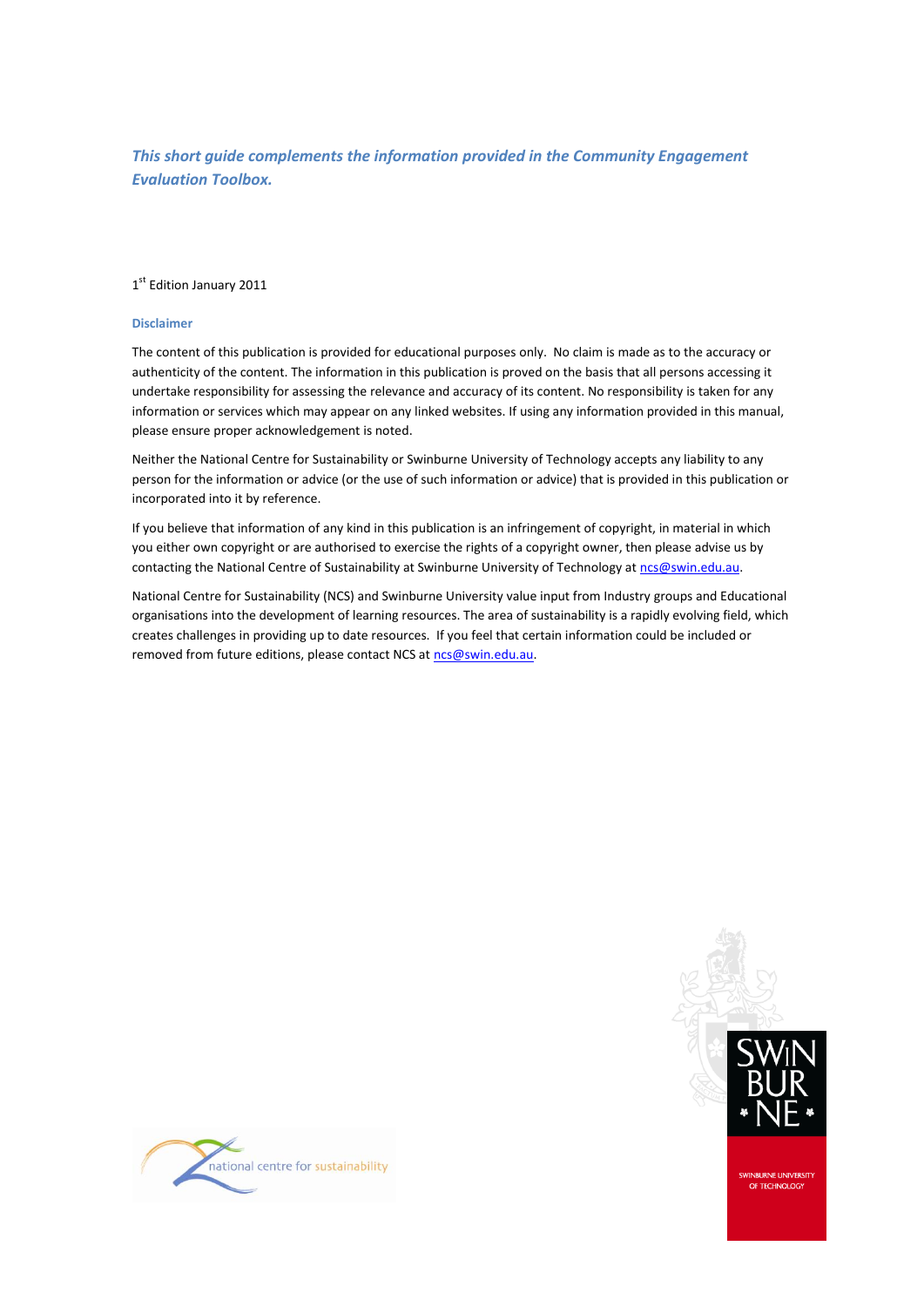# **Table of Contents**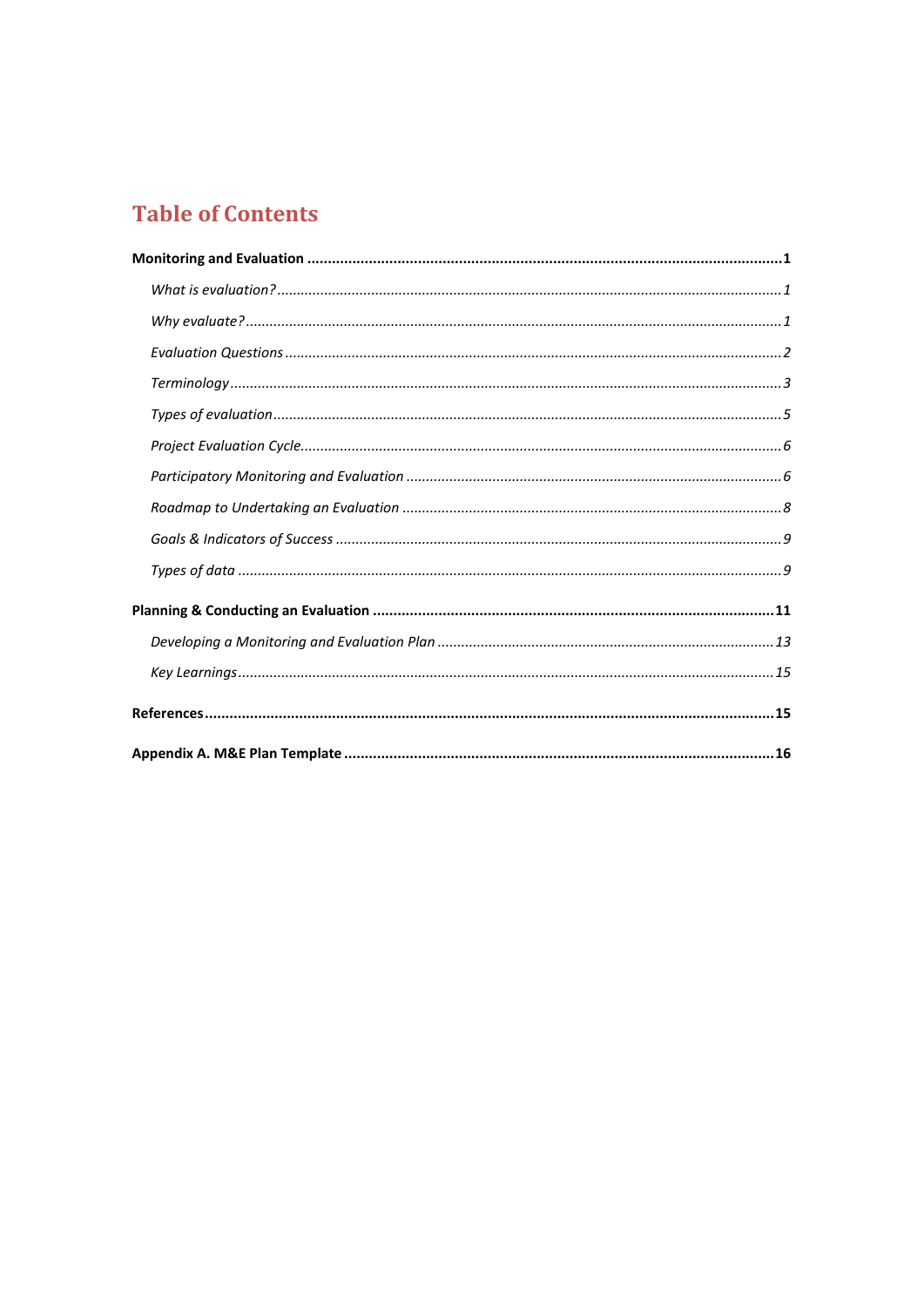# <span id="page-3-0"></span>**Monitoring and Evaluation**

### <span id="page-3-1"></span>**What is evaluation?**

There are many definitions of evaluation in the literature and websites. For the purpose of this guide, we will define evaluation as **a structured process of assessing the success of a project in meeting its goals and to reflect on the lessons learned**.

*"Anyone who has never made a mistake has never tried anything new".*

**Albert Einstein**

An evaluation should be structured so that there is some thought and intent as to what is to be captured, how best to capture it, and what the analysis of the captured data will tell us about our program.

Another term that is widely used is monitoring. **Monitoring** refers to setting targets and milestones to measure progress and achievement, and whether the inputs are producing the planned outputs. In other words, monitoring sees whether the project is consistent with the design.

The key difference between monitoring and evaluation is that evaluation is about placing a value judgement on the information gathered during a project, including the monitoring data. The assessment of a project's success (its evaluation) can be

**This guide generally uses the term project but this can be interchanged with program, or any other term that relates to an intervention and its activities and tasks.**

**A project typically relates to a set of specific activities within a set timeline. A program typically has a broader scope, and can consist of several ongoing projects within a broader timeframe.**

different based on whose value judgement is used. For example, a project manager's evaluation may be different to that of the project's participants, or other stakeholders.

### <span id="page-3-2"></span>**Why evaluate?**

Conducting an evaluation is considered good practice in managing an intervention. The monitoring phase of project evaluation allows us to track progress and identify issues early during implementation, thus providing and opportunity to take corrective action or make proactive improvements as required. End of project evaluation allows you to manage projects and programs based on the results of the activities you undertake, and therefore provides accountability to those that fund projects. It also allows you to repeat activities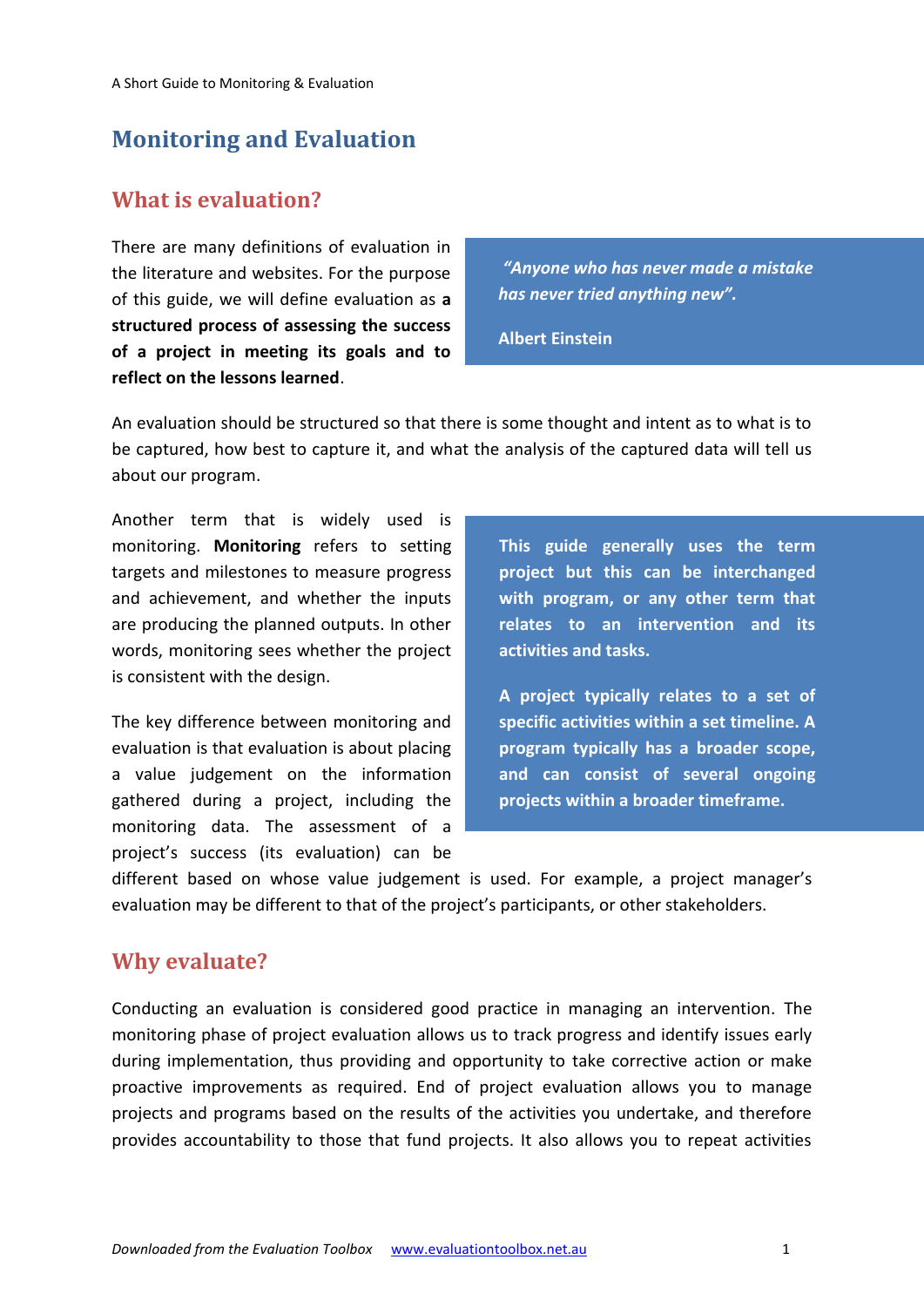that have been demonstrated to work, and you can improve on, or let go activities that do not work.

#### **REASONS TO UNDERTAKE AN EVALUATION**

- $\blacksquare$  To assess whether a project has achieved its intended goals
- $\mathcal{F}$  To understand how the project has achieved its intended purpose, or why it may not have done so
- To identify how efficient the project was in converting resources (funded and inkind) into activities, objectives and goals
- $\blacksquare$  To assess how sustainable and meaningful the project was for participants
- $\mathbb Z$  To inform decision makers about how to build on or improve a project

Evaluation is not just about demonstrating success, it is also about learning why things don't work. As such, identifying and learning from mistakes is one of the key parts of evaluation.

Evaluation can be a confronting undertaking, especially if you come to it unprepared. This guide, along with the online evaluation toolbox, will allow you to plan and undertake an evaluation of your project. An important thing to consider, and something that may lighten the load, is to remember that evaluation is not about finding out about everything, but about finding the things that matter.

### <span id="page-4-0"></span>**Evaluation Questions**

Evaluation questions should be developed up-front, and in collaboration with the primary audience(s) and other stakeholders who you intend to report to. Evaluation questions go beyond measurements to ask the higher order questions such as whether the intervention is worth it, or could if have been achieved in another way (see Table 1). Overall, evaluation questions should lead to further action such as project improvement, project mainstreaming, or project redesign.

In order to answer evaluation questions, monitoring questions must be developed that will inform what data will be collected through the monitoring process. The monitoring questions will ideally be answered through the collection of quantitative and qualitative data. It is important to not leap straight into the collection of data, without thinking about the evaluation questions. Jumping straight in may lead to collecting data that provides no useful information, which is a waste of time and money.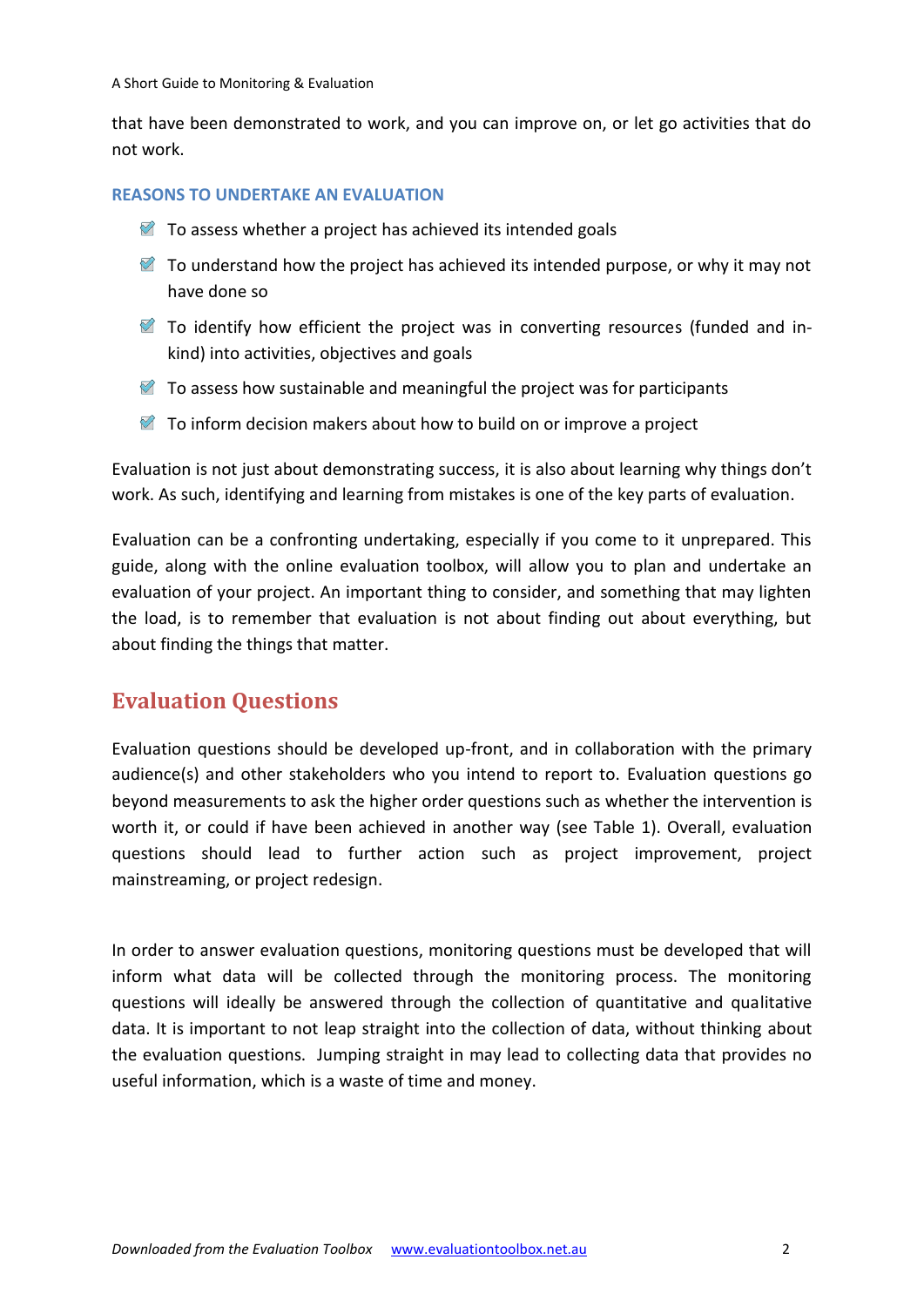#### **Table 1. Broad types of evaluation questions**

| <b>Type of evaluation</b> | <b>Evaluation question</b>                                                                  |  |  |  |  |  |
|---------------------------|---------------------------------------------------------------------------------------------|--|--|--|--|--|
| <b>Process</b>            | How well was the project designed and implemented (i.e. its quality)                        |  |  |  |  |  |
| <b>Outcome</b>            | Did the project meet the overall needs?                                                     |  |  |  |  |  |
|                           | Was any change significant and was it attributable to the project?                          |  |  |  |  |  |
|                           | How valuable are the outcomes to the organisation, other stakeholders, and<br>participants? |  |  |  |  |  |
| <b>Learnings</b>          | What worked and what did not?                                                               |  |  |  |  |  |
|                           | What were unintended consequences?                                                          |  |  |  |  |  |
|                           | What were emergent properties?                                                              |  |  |  |  |  |
| <b>Investment</b>         | Was the project cost effective?                                                             |  |  |  |  |  |
|                           | Was there another alternative that may have represented a better<br>investment?             |  |  |  |  |  |
| <b>What next</b>          | Can the project be scaled up?                                                               |  |  |  |  |  |
|                           | Can the project be replicated elsewhere?                                                    |  |  |  |  |  |
|                           | Is the change self-sustaining or does it require continued intervention?                    |  |  |  |  |  |
| <b>Theory of change</b>   | Does the project have a theory of change?                                                   |  |  |  |  |  |
|                           | Is the theory of change reflected in the program logic?                                     |  |  |  |  |  |
|                           | How can the program logic inform the research questions?                                    |  |  |  |  |  |

After Davidson & Wehipeihana (2010)

# <span id="page-5-0"></span>**Terminology**

The language and terms used in evaluation can make the whole process quite daunting. This is accentuated by many references providing different definitions for the same term. The important thing for you to do is not to get bogged down in all the jargon, but to make sure you use the same terms consistently within your evaluation. It may help to provide a brief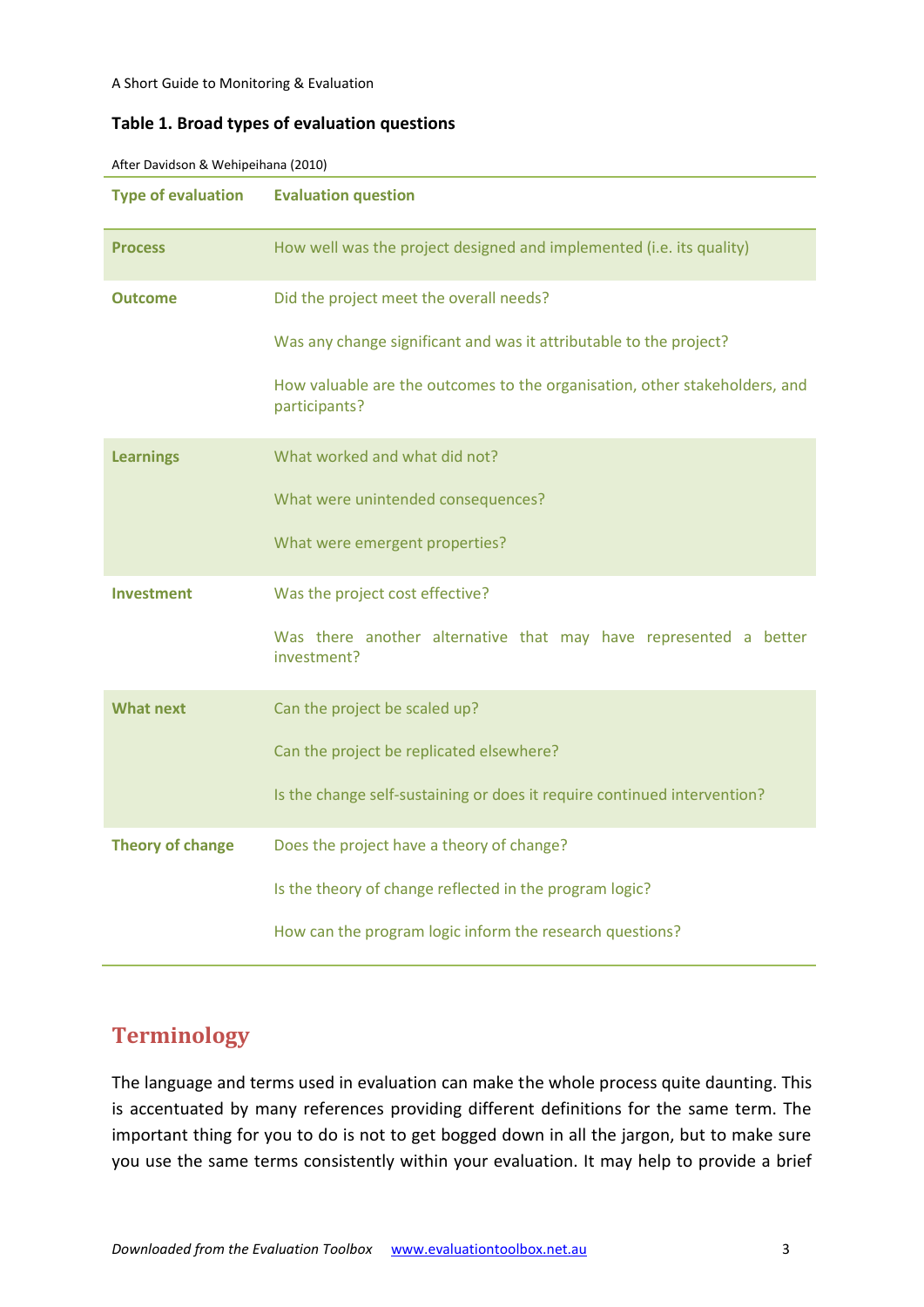definition of the terms you select in your evaluation report (see Table 2), so that readers know what you mean when you use words that may have different meanings.

| <b>Activities</b>    | The tasks that are required to be done in order to achieve<br>project outputs (eg. run a workshop, conduct and audit)                                                                                            |  |  |  |  |
|----------------------|------------------------------------------------------------------------------------------------------------------------------------------------------------------------------------------------------------------|--|--|--|--|
| <b>Efficiency</b>    | Refers to the extent to which activities, outputs and/or the<br>desired effects are achieved with the lowest possible use of<br>resources/inputs (funds, expertise, time)                                        |  |  |  |  |
| <b>Effectiveness</b> | The extent to which project meets its intended outputs<br>and/or objectives.                                                                                                                                     |  |  |  |  |
| <b>Impact</b>        | Refers to the measures of change that result from the outputs<br>being completed, such as responses to surveys, requests for<br>further information, or number of products taken up (eg.<br>lights installed).   |  |  |  |  |
|                      | Impact is sometimes used in place of short-term outcomes                                                                                                                                                         |  |  |  |  |
| <b>Qualitative</b>   | Refers to data that consists of words, or communication<br>(whether that is text, voice, or visual).                                                                                                             |  |  |  |  |
| <b>Quantitative</b>  | Refers to data that are counts or numbers.                                                                                                                                                                       |  |  |  |  |
| <b>Outcome</b>       | Measures the change in behaviour or resource use in relation<br>to goal of the project. Outcomes are usually considered in<br>terms of their expected timeframe:                                                 |  |  |  |  |
|                      | Short-term (or immediate),<br>$\bullet$                                                                                                                                                                          |  |  |  |  |
|                      | Intermediate, and<br>$\bullet$                                                                                                                                                                                   |  |  |  |  |
|                      | Long-term.<br>$\bullet$                                                                                                                                                                                          |  |  |  |  |
|                      | Without thorough outcome evaluation, it is not possible to<br>demonstrate whether a behaviour change project has had the<br>desired effect. It is important to capture both intended and<br>unintended outcomes. |  |  |  |  |
| <b>Outputs</b>       | Products or services delivered as part of the project's<br>activities (eg. workshops, audits, brochures).                                                                                                        |  |  |  |  |
| <b>Relevance</b>     | The extent to which the project purpose and goal meet the<br>target group's needs or priorities.                                                                                                                 |  |  |  |  |

#### **Table 2. Evaluation Terminology**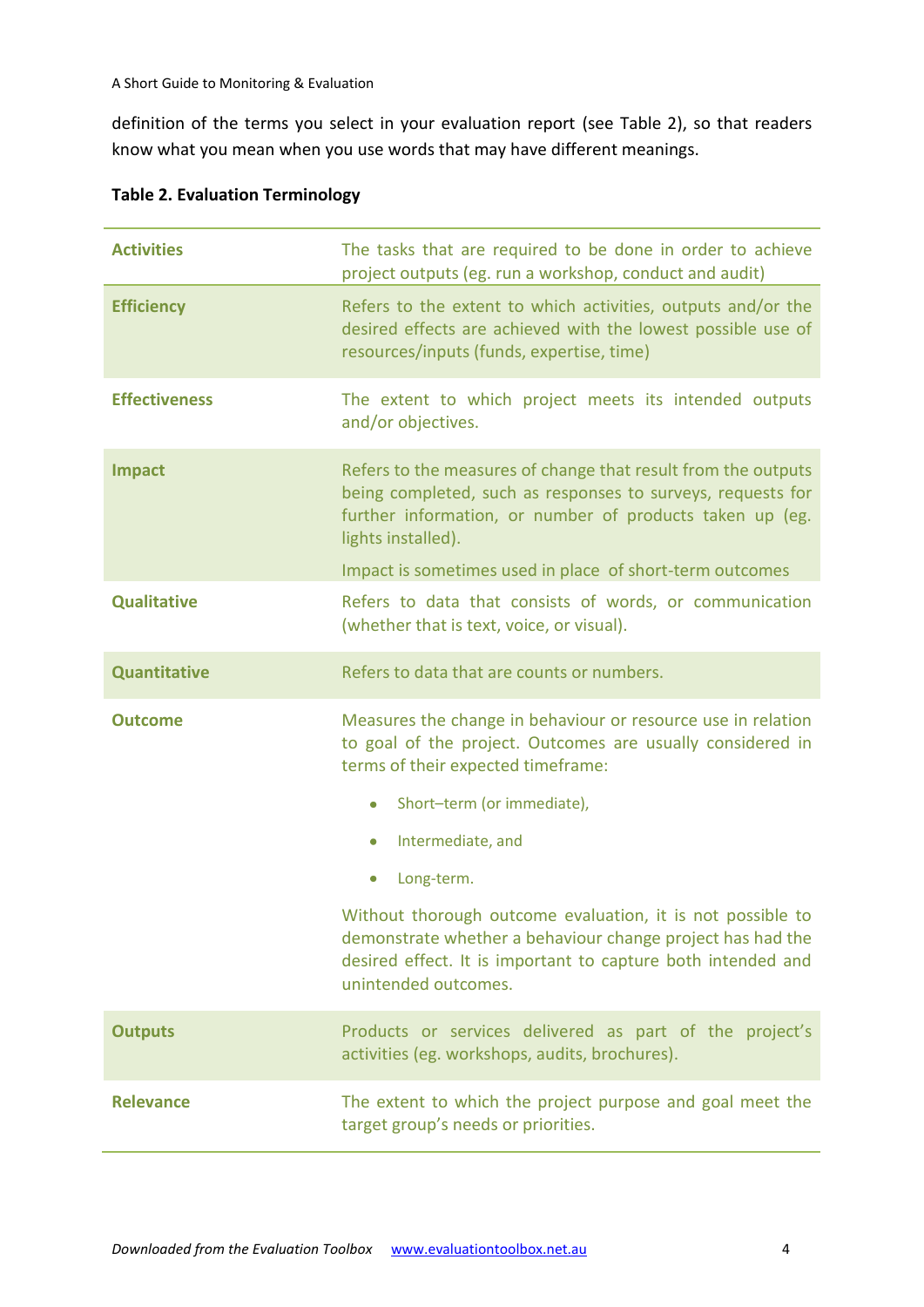|--|

## <span id="page-7-0"></span>**Types of evaluation**

Evaluation can be characterised as being either **formative** or **summative** (see Table 3). Broadly (and this is not a rule), formative evaluation looks at what leads to an intervention working (the process), whereas summative evaluation looks at the short-term to long-term outcomes of an intervention on the target group. Formative evaluation takes place in the lead up to the project, as well as during the project in order to improve the project design as it is being implemented (continual improvement). Formative evaluation often lends itself to qualitative methods of inquiry. Summative evaluation takes place during and following the project implementation, and is associated with more objective, quantitative methods. The distinction between formative and summative evaluation can become blurred. Generally it is important to know both how an intervention works, as well as if it worked. It is therefore important to capture and assess both qualitative and quantitative data.

#### **Table 3. Types of evaluation**

|                       | $1.1$ . Literature is a nobling (1999)                           |                                                                                |                                                                                            |                                                                                                      |                                                                                                                                                                         |
|-----------------------|------------------------------------------------------------------|--------------------------------------------------------------------------------|--------------------------------------------------------------------------------------------|------------------------------------------------------------------------------------------------------|-------------------------------------------------------------------------------------------------------------------------------------------------------------------------|
| Type of<br>evaluation | <b>Formative</b><br><b>Proactive</b>                             | <b>Clarificative</b>                                                           | <b>Interactive</b>                                                                         | <b>Monitoring</b>                                                                                    | <b>Summative</b><br><b>Outcome</b><br><b>Evaluation</b>                                                                                                                 |
| When                  | Pre-project                                                      | Project<br>development                                                         | Project<br>implementation                                                                  | Project<br>implementation                                                                            | Project<br>implementation<br>and post-project                                                                                                                           |
| Why                   | To<br>understand<br>or clarify<br>the need<br>for the<br>project | To make<br>clear the<br>theory of<br>change that<br>the project is<br>based on | To improve the<br>project's design<br>(continual<br>improvement)<br>as it is rolled<br>out | To ensure that<br>the project<br>activities are<br>being delivered<br>efficiently and<br>effectively | To assess whether<br>the project has<br>met its goals,<br>whether there<br>were any<br>unintended<br>consequences,<br>what were the<br>learnings, and<br>how to improve |

AFTER OWEN & ROGERS (1999)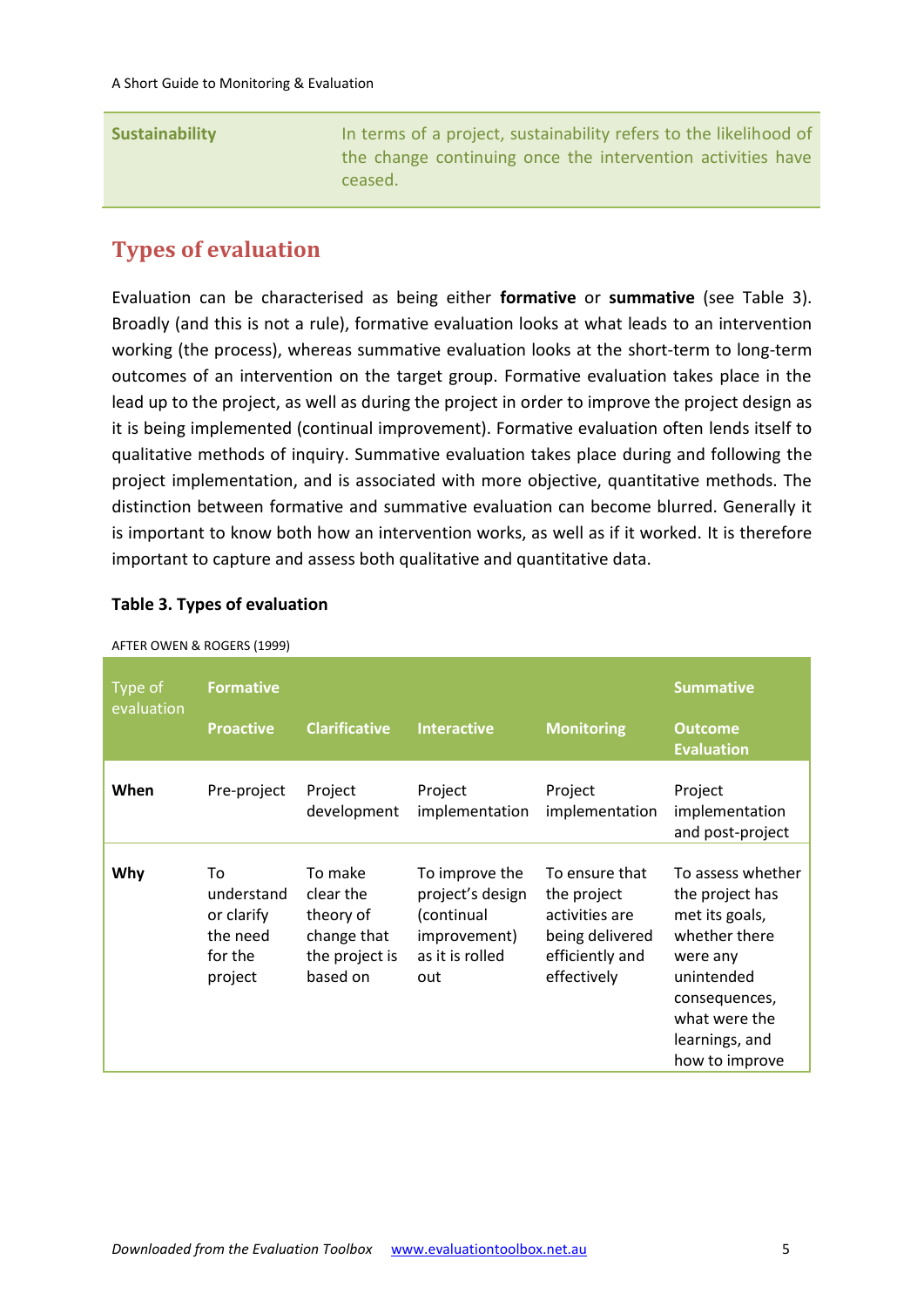## <span id="page-8-0"></span>**Project Evaluation Cycle**

Evaluation should not be considered a stand-alone activity. It should rather be thought of as a set of linked tasks that are undertaken from the start to the end (and beyond) of a project. This is diagrammatically represented in the **project evaluation cycle** (see Figure 1).

#### **Figure 1.**



Project evaluation cycle adapted fro[m TORQAID Project Management Cycle](http://torqaid.com/index.php?option=com_content&view=article&id=47&Itemid=58)

## <span id="page-8-1"></span>**Participatory Monitoring and Evaluation**

Participatory monitoring and evaluation refers to getting all project stakeholders, particularly the target group, involved in a project evaluation (and also the design of the evaluation). The level of participation can vary, from the getting the target group to set objectives, targets, and data sources themselves, to getting participants to gather data, tell their story, and interpret results. Participatory evaluation generally requires good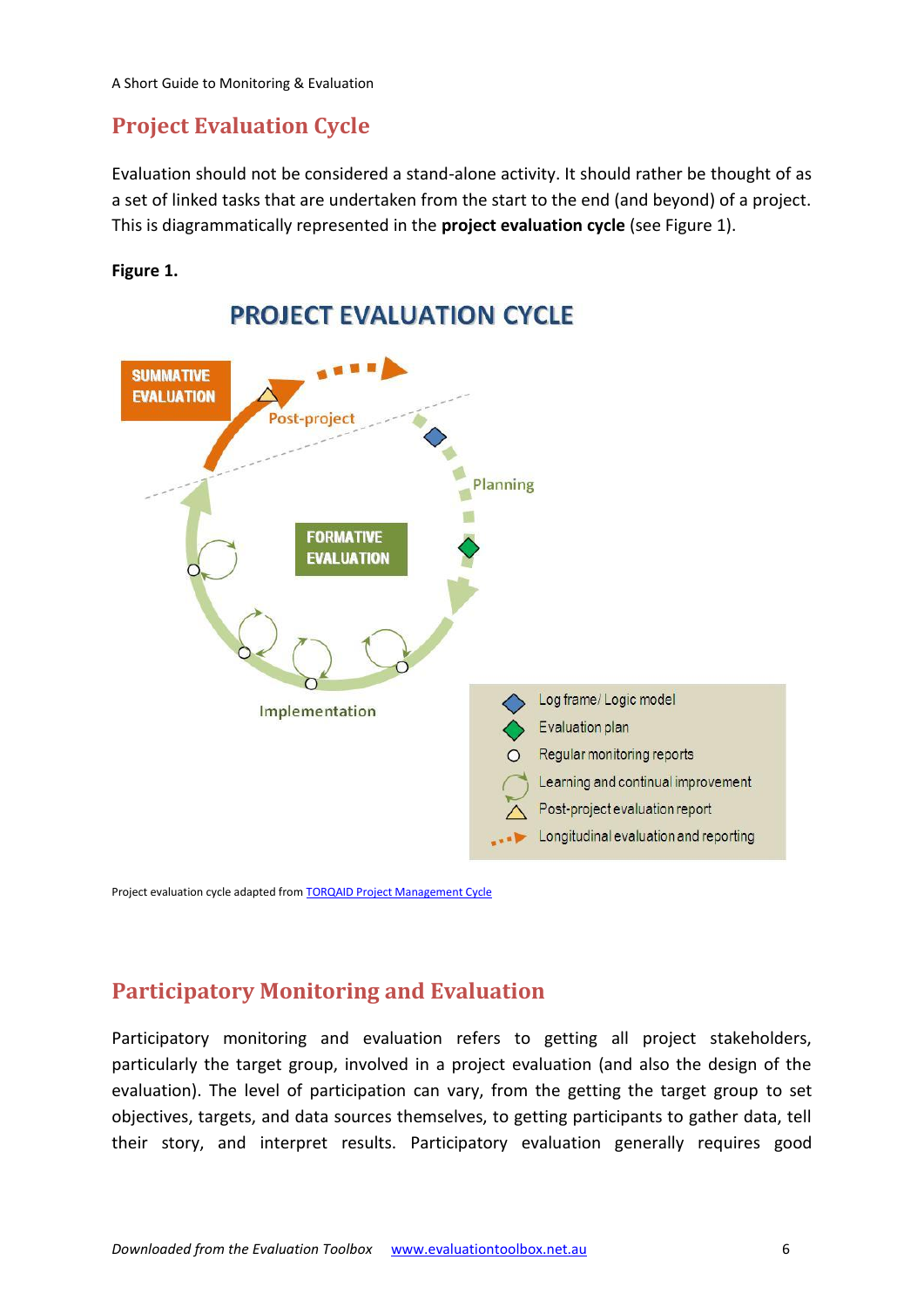facilitation skills and commitment from all the stakeholders, including the participants, to the process.

Participatory evaluation is about valuing and using the knowledge of insiders (target group and other stakeholders) to provide meaningful targets and information, as opposed to solely relying on objective and external indicators of change. It also refers to getting stakeholders involved in the collection and to interpretation of results.

Participatory evaluation is not always appropriate in every project. There are a number of constraints which may impact on the quality of the process, and hence its overall value to the evaluation. These include:

- Cost and time involved in building capacity to implement participatory evaluation
- Cost and time involved in collecting and analysing data
- The process can be unpredictable and result in unexpected consequences and this may require facilitation skills and risk management processes.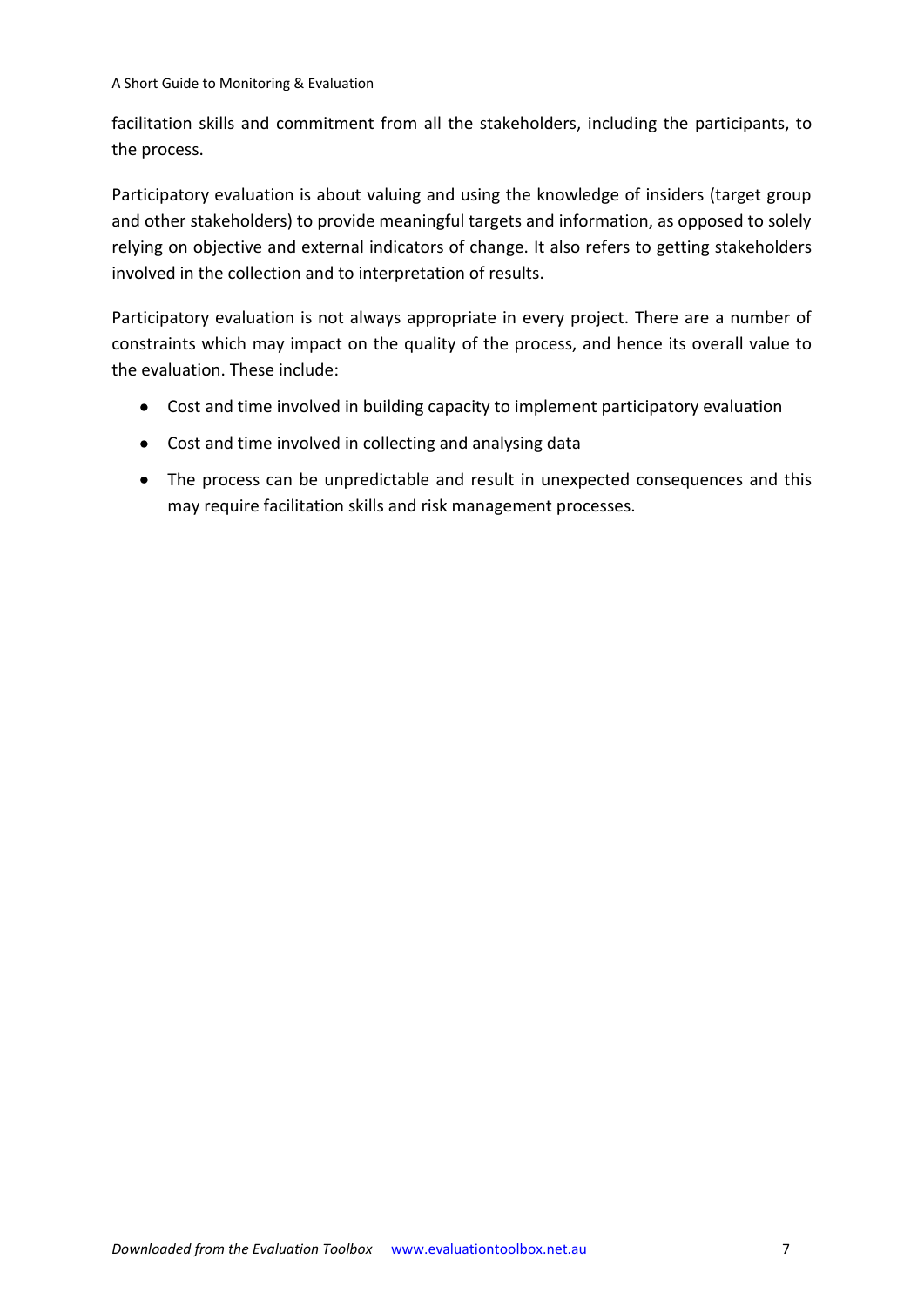## <span id="page-10-0"></span>**Roadmap to Undertaking an Evaluation**

Ideally, you are at the project planning stage, so the whole world of M&E is wide open to you.

We recommend that you undertake the second terms of the second terms of the second terms of the second terms of some formation in the formation in the formation in the formation in the formation in the formation in the formation in the formation in the formation in the formation in the formation in the formation in the formation in of a problem/solution tree analysis and



We recommend that you undertake some formative evaluation in the form of a problem/solution tree analysis and a program logic to clarify the project's likelihood of success and its theory of change.

ge. know (the evaluation questions). This will lead to Develop an M&E plan that identifies who the evaluation audience is, and what they want to the identification of relevant monitoring questions, and what information is required to answer them.

Perhaps you are well into your project, or even at its conclusion….. and are now tasked to evaluate it.

Identify the main evaluation audience(s), and what they want to know. This will lead to identifying the monitoring questions, and the information that needs to be collected in order to answer the monitoring questions.

Once you know what type of information is needed, you can select the most appropriate tool to collect the required data.

Collect and analyse the data. If you are still implementing your project, you can make improvements to the implementation (formative evaluation).

Collect and analyse the data. If you are evaluating your project's outcomes, this is called summative evaluation.

Present your evaluation findings in a clear format that is appropriate to the evaluation audience.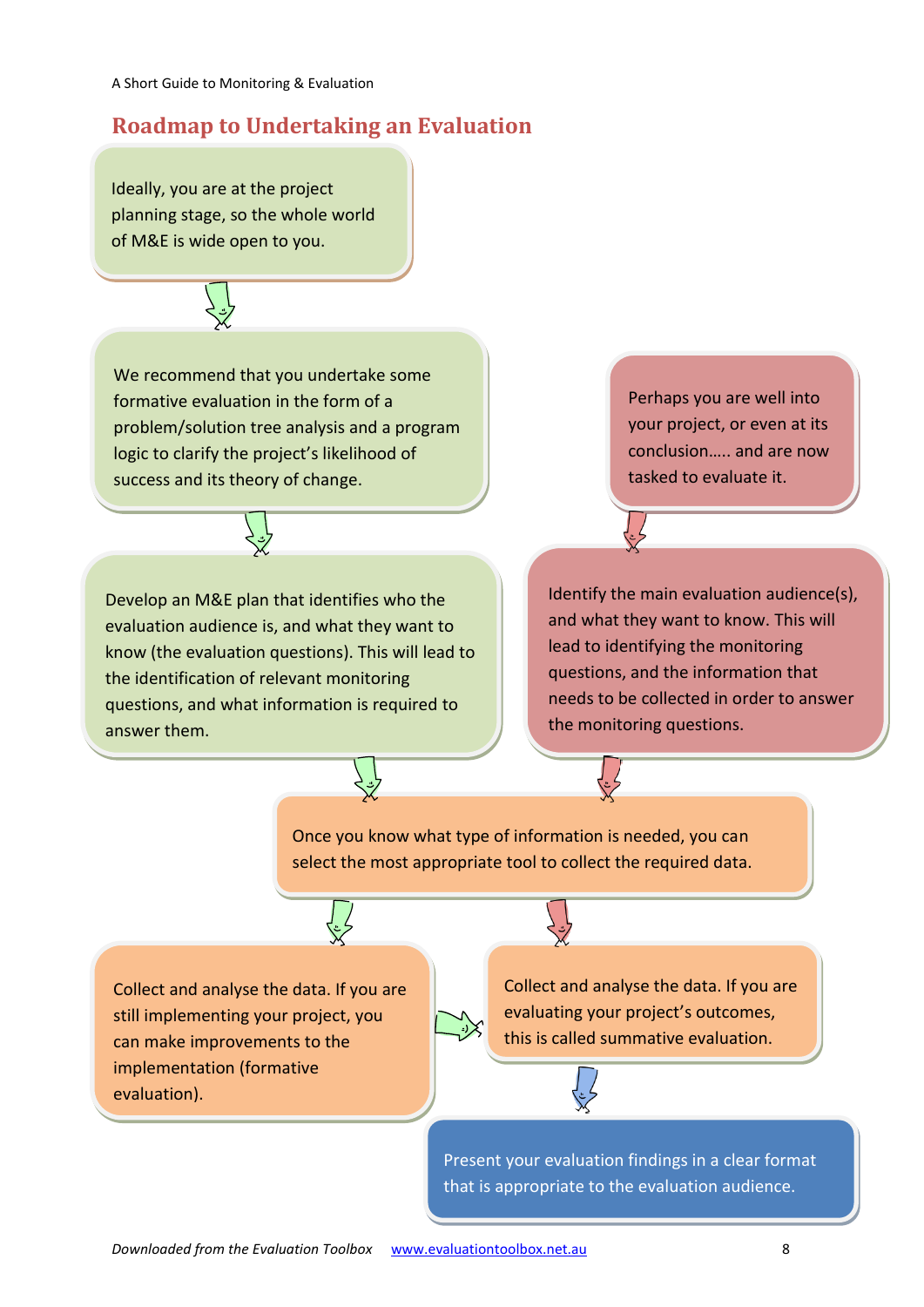## <span id="page-11-0"></span>**Goals & Indicators of Success**

In terms of 'indicators of success', two different measures can be used (GSR, 2007):

- goals-based evaluation, and
- goals-free evaluation.

A key point to consider in setting goals and indicators of success is the validity of the indicator. This is especially important when you are looking to measure a largely

**Goals-based evaluations have objectively set targets.**

**Goals-free evaluation do not set targets, and look for emergent properties (such as unintended consequences).**

"unobservable" behaviour (for example, those that happen within the home, and cannot be readily objectively observed). In such cases, proxy indicators are often used (for example, household electricity use) but these indicators may be gross measures that consist of many varied behaviours, of which only one may be of interest. The question is how to establish meaningful indicators?

## <span id="page-11-1"></span>**Types of data**

1

Data that is collected as part of monitoring and evaluation can be categorised as either being **quantitative** or **qualitative**. Quantitative data, as the name suggests, deals with obtaining counts or numbers. Qualitative data deals with words, or communication (whether that is text, voice, or visual). Both quantitative and qualitative data have strengths and weaknesses, and the use of one type of data set is not exclusive to using the other. In fact, combining both provides a way to provide a measurement of change, as well as providing context for the change.

**Torture numbers, and they'll confess to anything (Gregg Easterbrook)**

**98% of all statistics are made up (Author Unknown)**

**Statistics are like bikinis. What they reveal is suggestive, but what they conceal is vital (Aaron Levenstein)**

**Source** <http://www.quotegarden.com/statistics.html>

The UNDP Guidebook on Participation<sup>1</sup> notes that it is important to move beyond traditional evaluation approaches (eg. change in resource use) in order to evaluate the process of change. This is particularly relevant for behaviour change projects, as these interventions are about people participating in a change process. Traditional quantitative approaches are

<sup>&</sup>lt;sup>1</sup> UNDP Guidebook on Participation *www.[preval.org/documentos/00483.pdf](http://www.preval.org/documentos/00483.pdf)*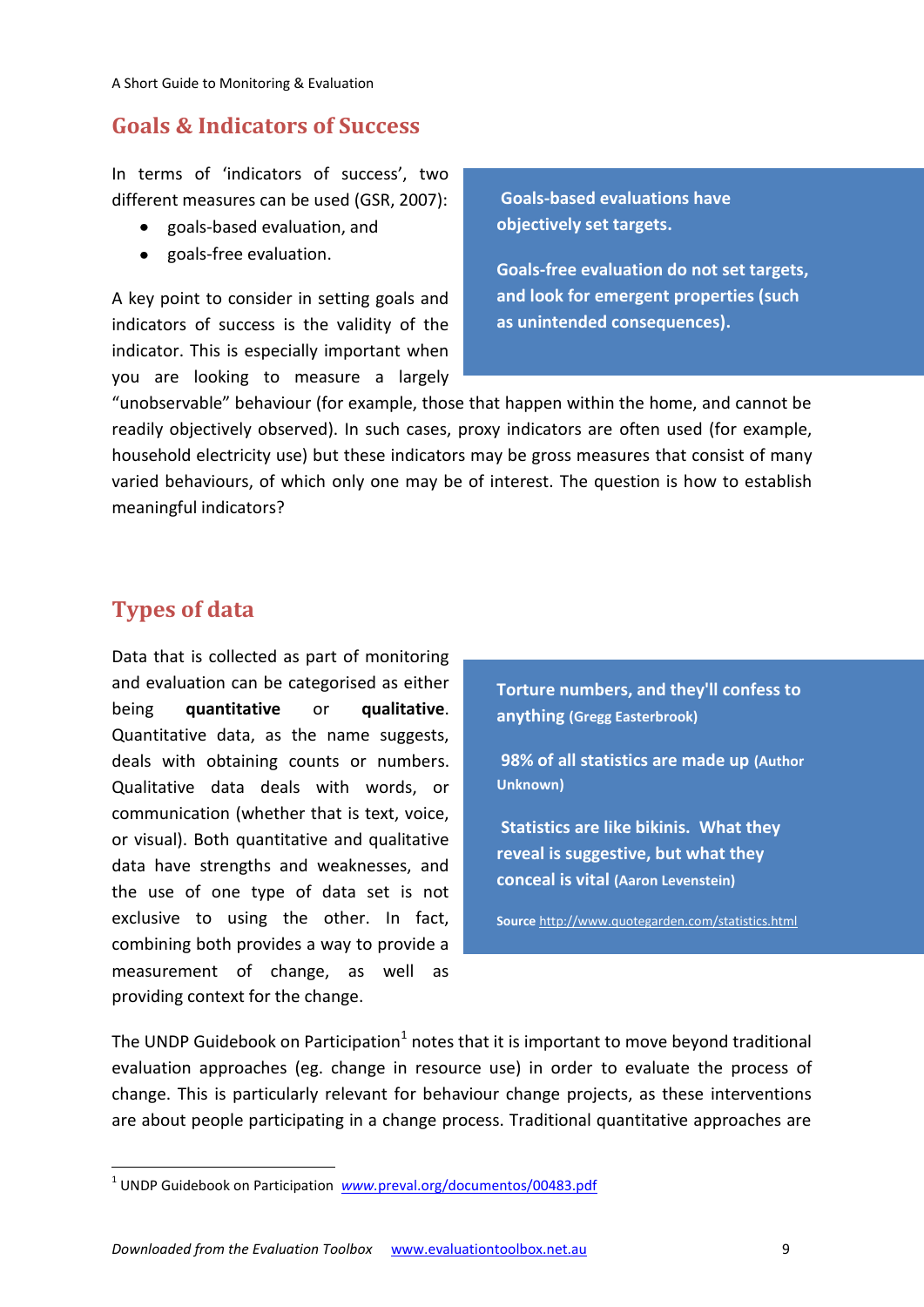noted to be inadequate for understanding the outcomes and effect of participatory development projects. In comparison, qualitative methods allow the study of motivations, and provide rich data on how individuals interact with their environment and cope with change (GSR, 2007). This entails moving from a focus on measurements (quantitative) to describing the process of change and the change that has taken place (qualitative). The key elements proposed by the UNDP Guidebook are outlined below (Table 4).

| <b>Qualitative as well as</b><br>quantitative | Both dimension of participation must be included in the<br>evaluation in order for the outcome to be fully understood                                                                                                                                                                   |
|-----------------------------------------------|-----------------------------------------------------------------------------------------------------------------------------------------------------------------------------------------------------------------------------------------------------------------------------------------|
| <b>Dynamic as opposed to static</b>           | The evaluation of participation demands that the entire<br>process over a period of time be evaluated and not merely a<br>snapshot. Conventional ex post facto evaluation, therefore,<br>will not be adequate                                                                           |
| <b>Central importance of</b><br>monitoring    | The evaluation of a process of participation is impossible<br>without relevant and continual monitoring. Indeed monitoring<br>is the key to the whole exercise and the only means by which<br>the qualitative descriptions can be obtained to explain the<br>process which has occurred |
| <b>Participatory evaluation</b>               | In the entire evaluation process, the people involved in the<br>project have a part to play; the people themselves will also<br>have a voice                                                                                                                                            |

The benefit of qualitative evaluation is that it takes evaluation 'beyond the numbers game' (UNDP Guide, p3), and provides a story behind any numbers that are collected. As previously mentioned, quantitative data collected as an evaluation of unobservable behaviour is a proxy indicator, and based on an inferred link between behaviour and the quantitative data. Yet, numbers may not adequately indicate the success or otherwise of a project. The prevalence of quantitative data in many behaviour change projects is a reflection of the reductionist theory of science that has been the dominant paradigm in recent history. In contrast, qualitative evaluation is holistic and inductive, and is more to do with the process of change (UNDP Guide).

Whilst qualitative data can reveal insights not captured by 'the numbers', the approaches you choose to use will be influenced by a number of factors outside of 'best approach'. For example, there is often additional time and associated cost required to capture, read, interpret, categorise, score and summarise qualitative data. If your project involves thousands of participants then obviously collecting a 'story' form each one will be problematic and you may need to revert to collecting qualitative data from only a representative sample of participants.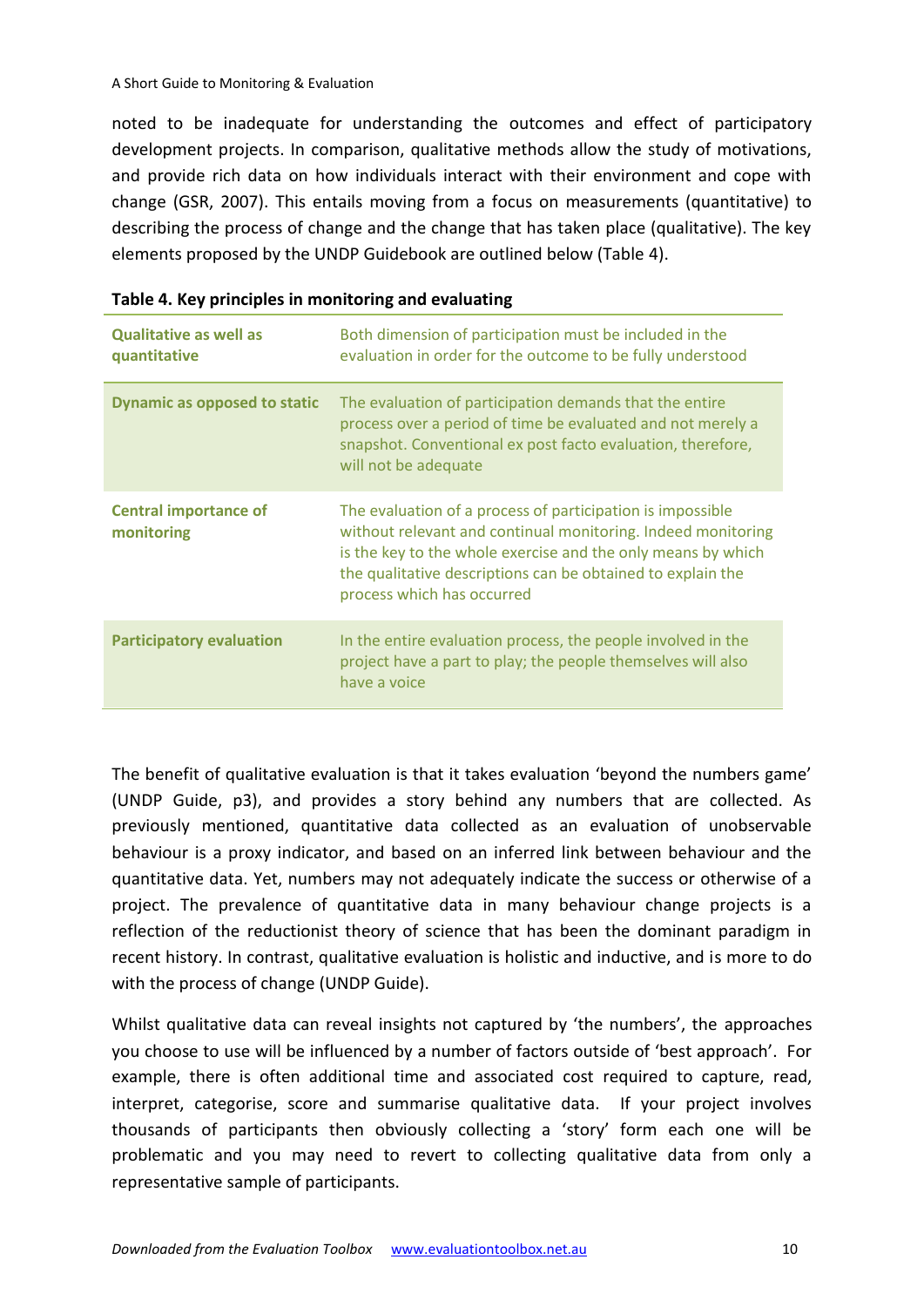| <b>Quantitative Data Sources</b>             | <b>Qualitative Data Sources</b> |
|----------------------------------------------|---------------------------------|
| Resource consumption (metering, billing etc) | Interviews / Focus groups       |
| <b>Observation counts</b>                    | <b>Diaries</b>                  |
| Closed-answer surveys                        | Stories, blogs                  |
| Self-reporting                               | <b>Visual</b>                   |
| Expenditure                                  | Literature                      |

#### **Table 5. Examples of quantitative and qualitative data sources**

## <span id="page-13-0"></span>**Planning & Conducting an Evaluation**

You should ideally plan your evaluation at the same time as you design your project. Your project design should guide the evaluation by clarifying what activities you will undertake to achieve your purpose, and based on this, what indicators or information you will use to monitor and evaluate your project.

Conducting a problem tree/solution tree analysis provides a means to review the existing understanding of the causes to a specific problem. A problem tree may identify multiple branches of cause and effect relationships that may lead to a problem. This may reveal branches (cause & effect relationships) that are not addressed by the currently preferred intervention. For example, existing regulations may be a

**Though they represent a linear pathway of cause-effect relationships, problem trees and program logics provide a road map that identifies the destination, obstacles, and a planned route. This provides a base for identifying what needs to be evaluated and what can be monitored.**

factor in the problem, but this may not be impacted upon by the planned intervention. This may result in the failure to achieve project objectives. It could be that impacting upon regulation is not achievable and thus out of scope for the project. If this is the case, then the evaluators need to account for this when the intervention is evaluated. A problem tree analysis should ideally be conducted prior to selecting a behaviour change intervention. When conducted before an intervention has been implemented, the problem tree analysis can be considered as formative evaluation (Table 3).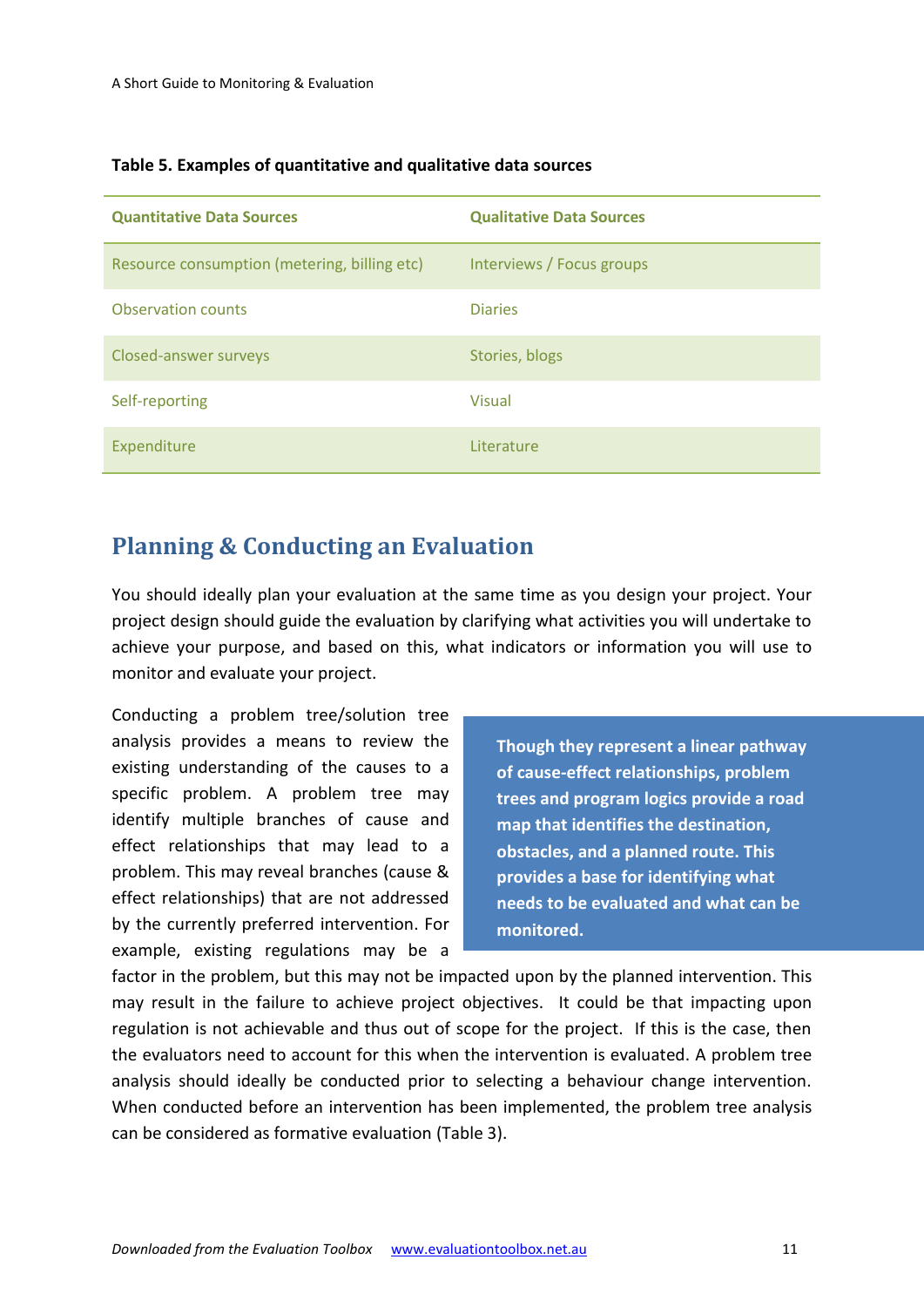Program logic is similar to the problem tree analysis in that it identifies the cause-effect relationships that lie behind a planned intervention effecting the desired change (Figure 3). The main difference is that the program logic does not necessarily consider all the possible cause-effect relationships that are believed to lead to a problem occurring.

We recommend that you undertake both problem/solution tree and program logic as part of your project planning and formative evaluation (Figure 4).

#### **Figure 3. Program logic provides a diagrammatic representation of the steps leading to an intervention meeting its desired outcome(s)**



**Figure 4. The relationship between different elements in the development of a behaviour change project and M&E plan**

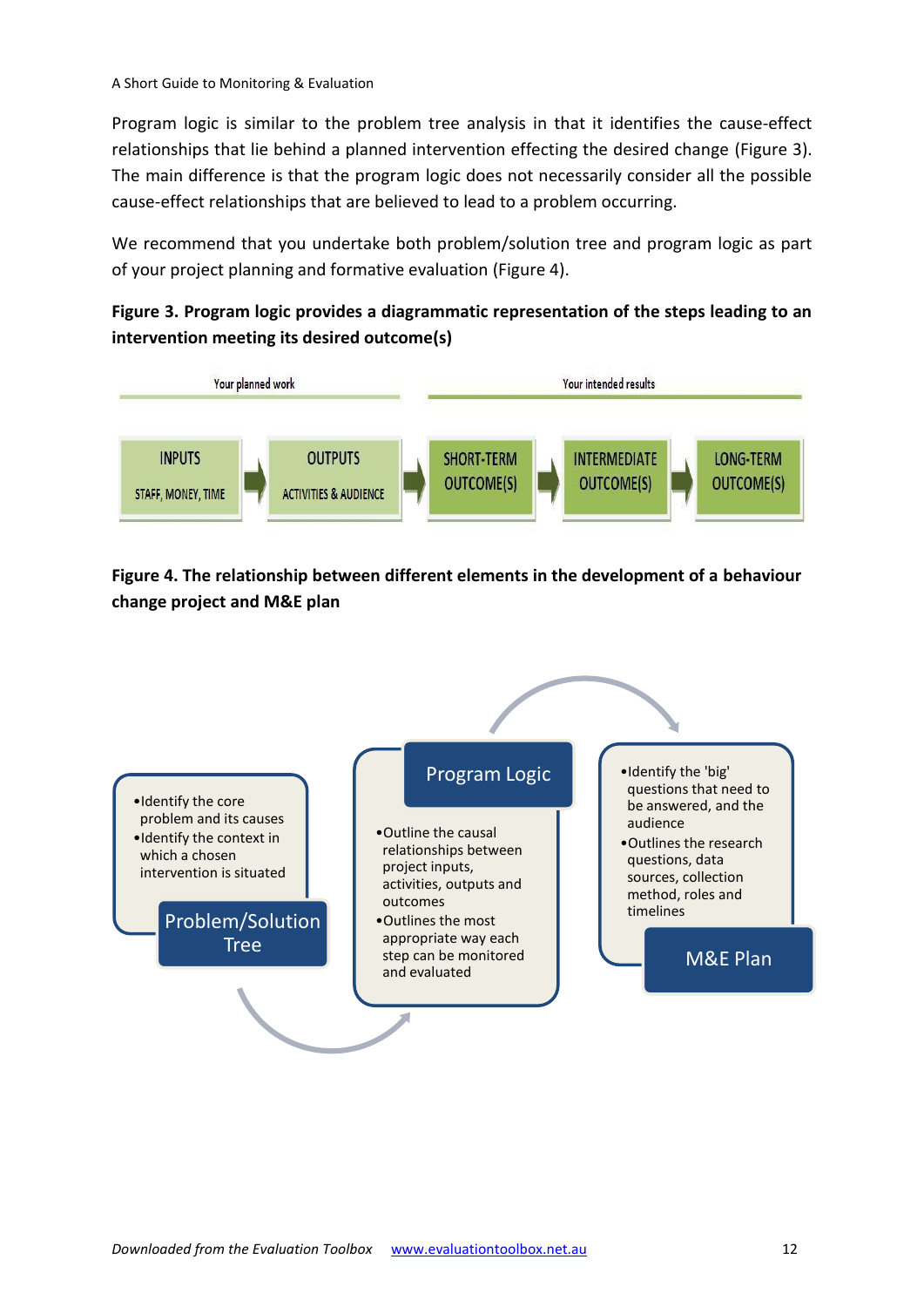## <span id="page-15-0"></span>**Developing a Monitoring and Evaluation Plan**

A monitoring and evaluation (M&E) plan builds on the program logic and basically outlines what you will collect, when and by whom it is to be collected, what question the information will answer, and the audience you are reporting to. There may be several key audiences that require reporting to and each may have their unique requirements as identified in your stakeholder analysis. For example, the organisation's management team may be interested in knowing if the program achieved its intended outcomes, whereas the funding bodies may place just as much emphasis on the efficiency and effectiveness of the program, or return on investment (eg. \$ per measurable indicator). Other stakeholders and the target group or participants may also have unique questions that they want answered through the evaluation.

It is important to **scope out your evaluation**. This means **setting boundaries** as to what you seek to answer, and what sort of data you will collect. From your program logic, you may have the ultimate outcome occurring in a time frame which extends past the funding period for a project. It may therefore be impractical to set an evaluation question that relates to an ultimate outcome, or seek to collect data to answer an ultimate outcome. However identifying these longitudinal evaluation requirements upfront can help build a business case to justify spending more funds on a longer term monitoring & evaluation program post project implementation. **Reporting timelines** may also dictate how long you have to collect data, and report on it, which again will affect the evaluation question and data collection. Scoping the evaluation and setting boundaries sets out what you are expected to be accountable for, and what is beyond your existing evaluation plan (eg. long term evaluation).

It is also sometimes impractical (too costly or timely) to collect in-depth data for a range of research questions or indicators. As such, you need to make tradeoffs between the quality and extent of your monitoring and evaluation. This is all about setting priorities that align with the evaluation requirements set by the audience (whether it is internal, external). Assumptions and trade-offs that are made can be included in your evaluation report to qualify the **validity** and **reliability** of the findings.

The M&E plan outlines the tasks and roles required to answer the high level evaluation questions as outlined previously in Table 1. Broadly, evaluation should be about both accountability for the implementation of the project, as well as identifying learning (how to improve).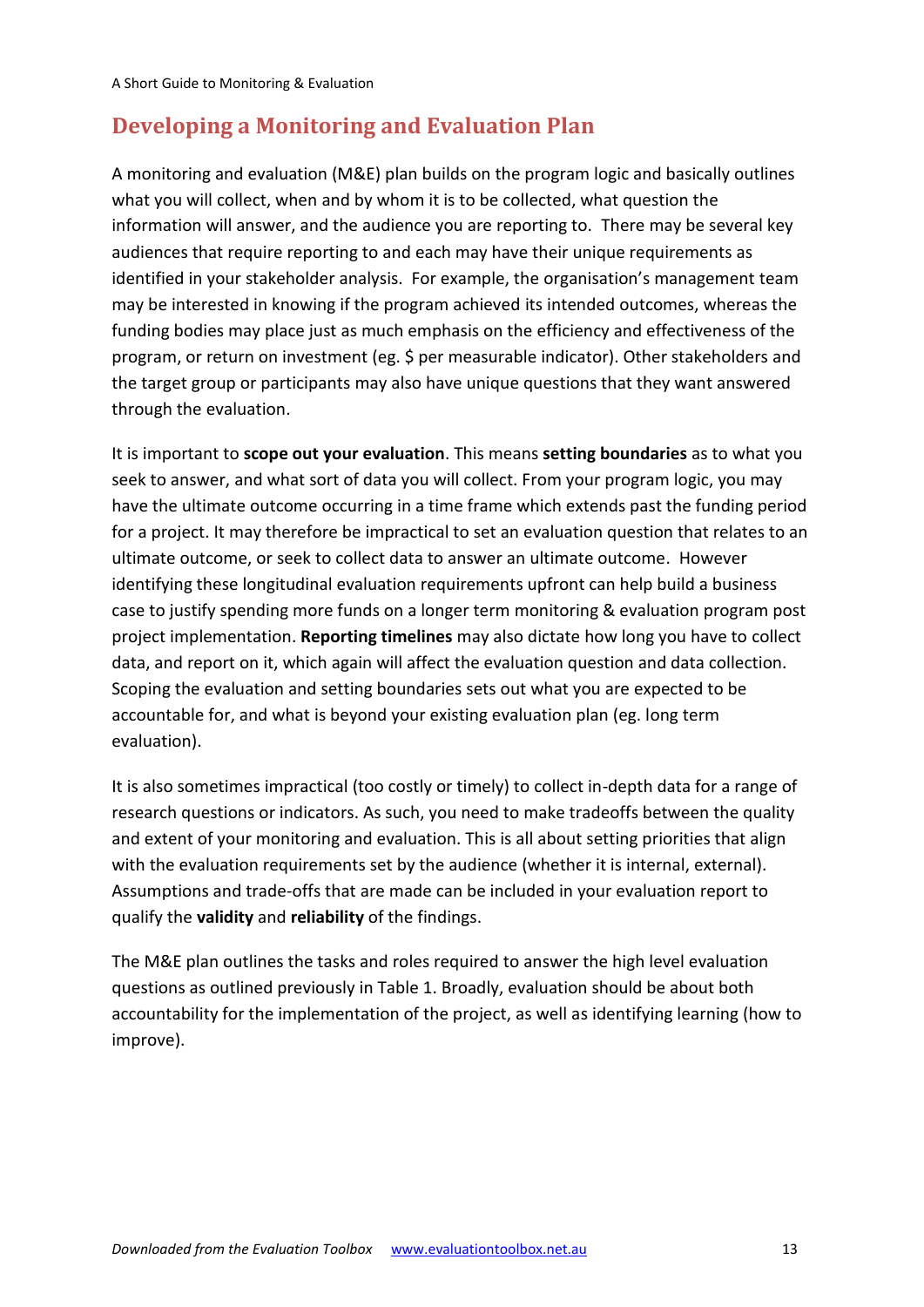The evaluation plan should set out the objective(s), specific questions that sit under the objective(s), what is to be collected to answer the questions (indicator of success), and where the information will come from (data source). It is also advisable to assign responsibility for the data collection so that everyone is clear of their roles and responsibilities. You may also want to note any requirements that are needed to collect the data (staff, budget, facilities to run a workshop etc). An evaluation plan template is provided in Appendix A.

**Budgeting for an evaluation can be difficult. It is important to provide estimated costs for data collection in order to ensure that there is adequate funds to collect the required information to evaluate with confidence.**

**As a rough rule of thumb, up to 10% of a project's budget should be allocated to evaluation.**

The evaluation plan should be able to be picked up by anyone involved in the project at anytime and be clear as to what is happening in terms of data to be collected during monitoring and what is to be evaluated. It is advisable to circulate an evaluation plan amongst the intended audience and project stakeholders to ensure that the plan meets all the requirements and is feasible.

Referring back to the monitoring and evaluation data cycle (Figure 2), it is important to revisit your evaluation questions and the data that is collected to see if they meet your needs and the needs of the evaluation audience. There may be times when evaluation questions are replaced or removed.

It is important to remember that evaluation is about 'values'. You may want to clarify whose values will be used to evaluate the data that is collected, and how other audiences or

stakeholders, such as participants, will feel about such values. There is a potential risk that the results of the evaluation may negatively impact upon the organisation, or on stakeholders. For example, participants may find a project very worthwhile, whereas the project proponent may consider the return on investment to be poor. Alternatively, an evaluation may indicate the project did not meet its intended needs or objectives, therefore potentially reflecting badly on the organisation. It is therefore important to consider how the evaluation results will be communicated, and what **risk** 

**Reliability is about ensuring results are consistent when measured. Eg. two people reading the same meter will have the same figure.** 

**Validity refers to ensuring that the results obtained allow an accurate conclusion to be made. Eg. is measuring the change in electricity consumption a good indicator of a change in behaviour, or is a change in knowledge a good predictor of a change in behaviour?**

**management** is in place in case of negative feedback. A classical risk management matrix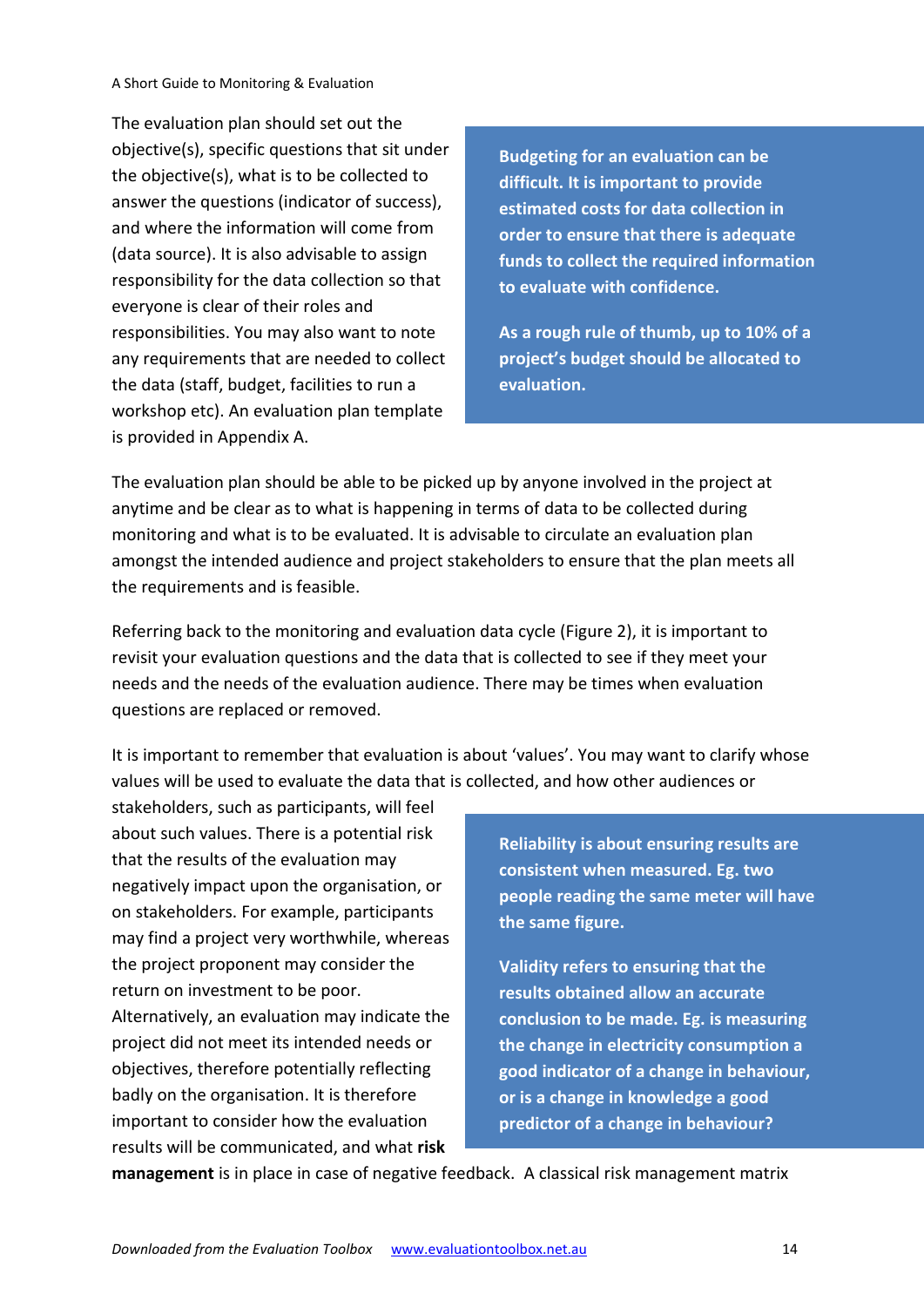can be used to help identify and quantify risks whilst formulating planned responses should any of the identified risks eventuate.

# <span id="page-17-0"></span>**Key Learnings**

The key learnings from this guide can be summarised as follows (also see Figure 6):

- $\blacksquare$  Developing a monitoring and evaluation plan should be undertaken as part of your project planning process.
- $\mathcal{F}$  The problem/solution tree analysis provides an indication of the context in which your planned intervention is situated, and this can provide some guide as to factors that may impact on the project's success, and what evaluation questions may be asked.
- $\mathbb Z$  The program logic flows on from the problem/solution tree and identifies the causal relationship between the inputs, activities, outputs, short-term, intermediate and long-term outcomes.
- $\mathcal{C}$  The program logic provides a guide as to the most appropriate indicators that you may want to monitor and evaluate at each step.
- $\blacksquare$  The M&E plan builds on the program logic by providing the detailed information as to what are the evaluation questions and the audience, and what data will be collected, by whom, and at what time.
- $\blacksquare$  The M&E plan allows you to set the scope and boundary for your evaluation, and provides a roadmap that should be able to be understood by all the appropriate project personnel.

# <span id="page-17-1"></span>**References**

Davidson J & Wehipeihana, N (2010) *Actionable Evaluations: A Bootcamp for Commissioners, Managers and Evaluators*. Presentation at the ANZEA Regional Symposium Workkshop,<http://realevaluation.co.nz/pres/ActionableEvaluationBootcamp-anzea10.pdf>

Government Social Research (GSR) Unit (2007) *The Magenta Book: guidance notes for policy evaluation and analysis*. http://www.gsr.gov.uk/professional\_guidance/magenta\_book/index.asp

Owen, J & Rogers, P (1999) *Program Evaluation: Forms and Approaches.* Allen & Unwin, St Leonards.